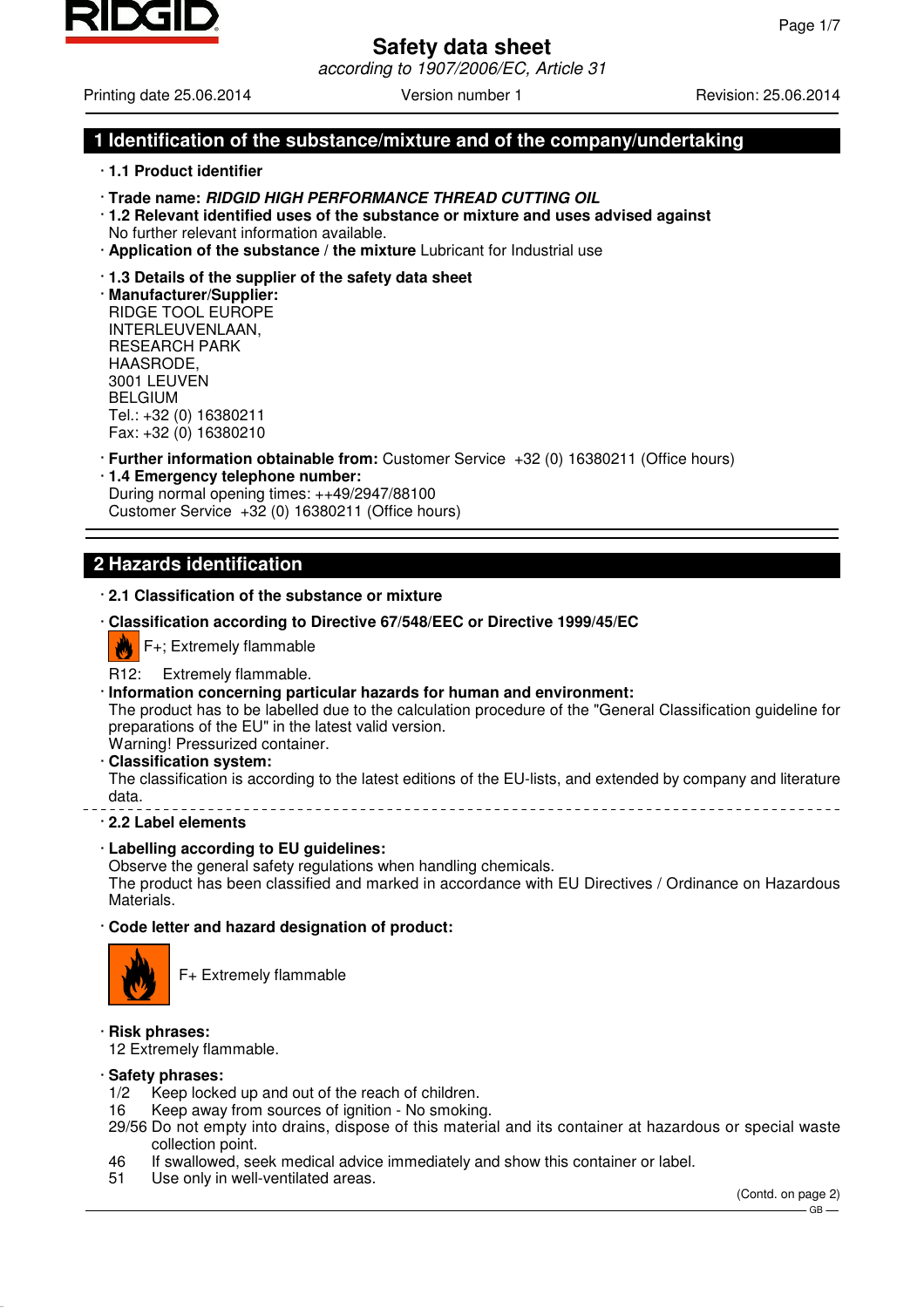according to 1907/2006/EC, Article 31

Printing date 25.06.2014 **Version number 1** Revision: 25.06.2014 **Revision: 25.06.2014** 

# **Trade name: RIDGID HIGH PERFORMANCE THREAD CUTTING OIL**

· **Special labelling of certain preparations:**

Pressurized container: protect from sunlight and do not expose to temperatures exceeding 50°C. Do not pierce or burn, even after use.

Do not spray on a naked flame or any incandescent material.

· **Classification in accordance with Directive 75/324/EEC:** Extremely flammable

· **2.3 Other hazards**

- · **Results of PBT and vPvB assessment**
- · **PBT:** Not applicable.
- · **vPvB:** Not applicable.

# **3 Composition/information on ingredients**

· **3.2 Chemical characterization: Mixtures**

· **Description:** Mixture of substances listed below with nonhazardous additions.

| · Dangerous components:                                                                |                                       |               |
|----------------------------------------------------------------------------------------|---------------------------------------|---------------|
|                                                                                        | Zinc dialkyldithiophosphat            | $0.1 - 0.3\%$ |
|                                                                                        | $\mathsf{\times}$ Xi R38-41           |               |
|                                                                                        | <b>X</b> , N R51/53                   |               |
| CAS: 68476-86-8                                                                        | Petroleum gases, liquefied, sweetened | $25 - 50%$    |
| EINECS: 270-705-8                                                                      | $\mathbf{A}$ F+ R12                   |               |
| Index number: 649-203-00-1   Carc. Cat. 1, Muta. Cat. 2                                |                                       |               |
| Additional information : Foutherness and the Bated ship showers setting a control of A |                                       |               |

· **Additional information:** For the wording of the listed risk phrases refer to section 16.

# **4 First aid measures**

- · **4.1 Description of first aid measures**
- · **General information:** Immediately remove any clothing soiled by the product.
- · **After inhalation:** Supply fresh air; consult doctor in case of complaints.
- · **After skin contact:** Immediately rinse with water.
- · **After eye contact:**

Rinse opened eye for several minutes under running water. If symptoms persist, consult a doctor.

- · **After swallowing:** Rinse out mouth and then drink plenty of water.
- · **4.2 Most important symptoms and effects, both acute and delayed** Gastric or intestinal disorders
- · **4.3 Indication of any immediate medical attention and special treatment needed**

No further relevant information available.

# **5 Firefighting measures**

- · **5.1 Extinguishing media**
- · **Suitable extinguishing agents:**

Foam

- Sand
- Carbon dioxide

CO2, sand, extinguishing powder. Do not use water.

- · **For safety reasons unsuitable extinguishing agents:** Water with full jet
- · **5.2 Special hazards arising from the substance or mixture**
- During heating or in case of fire poisonous gases are produced.
- · **5.3 Advice for firefighters**
- · **Protective equipment:** Wear self-contained respiratory protective device.
- · **Additional information** Cool endangered receptacles with water spray.

(Contd. on page 3)

GB-

(Contd. of page 1)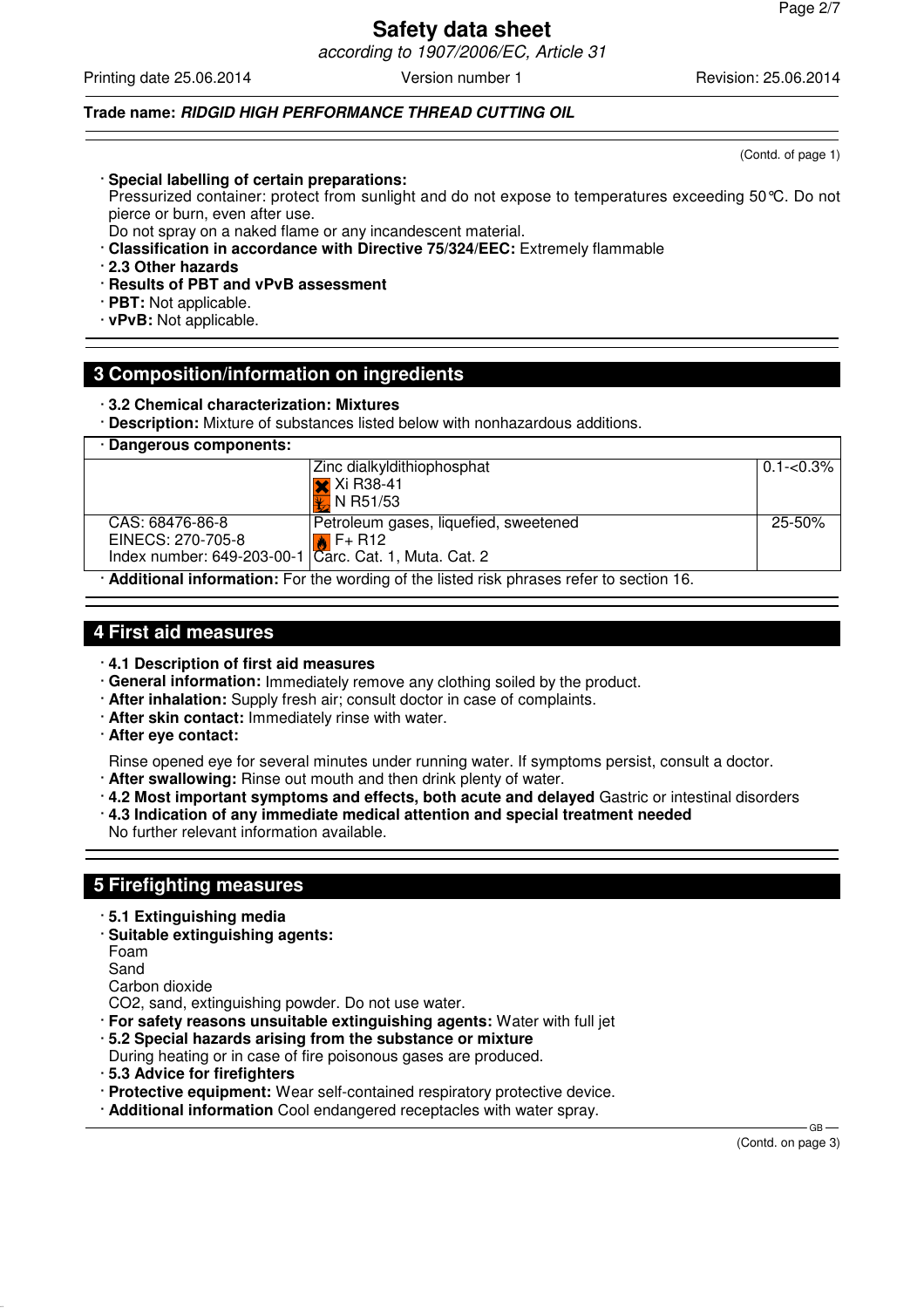according to 1907/2006/EC, Article 31

Printing date 25.06.2014 **Version number 1** Revision: 25.06.2014 **Revision: 25.06.2014** 

# **Trade name: RIDGID HIGH PERFORMANCE THREAD CUTTING OIL**

(Contd. of page 2)

# **6 Accidental release measures**

- · **6.1 Personal precautions, protective equipment and emergency procedures** Keep away from ignition sources. Ensure adequate ventilation Wear protective equipment. Keep unprotected persons away. · **6.2 Environmental precautions:** Do not allow product to reach sewage system or any water course. Inform respective authorities in case of seepage into water course or sewage system. Do not allow to enter sewers/ surface or ground water. · **6.3 Methods and material for containment and cleaning up:** Ensure adequate ventilation. Do not flush with water or aqueous cleansing agents Dispose of the material collected according to regulations. · **6.4 Reference to other sections**
- See Section 7 for information on safe handling. See Section 8 for information on personal protection equipment. See Section 13 for disposal information.

# **7 Handling and storage**

#### · **7.1 Precautions for safe handling** Store in cool, dry place in tightly closed receptacles. Open and handle receptacle with care.

· **Information about fire - and explosion protection:** Do not spray onto a naked flame or any incandescent material. Keep ignition sources away - Do not smoke. Protect against electrostatic charges. Pressurized container: protect from sunlight and do not expose to temperatures exceeding 50 °C, i.e. electric lights. Do not pierce or burn, even after use.

· **7.2 Conditions for safe storage, including any incompatibilities**

· **Storage:**

- · **Requirements to be met by storerooms and receptacles:** Store in a cool location. Observe official regulations on storing packagings with pressurized containers.
- · **Information about storage in one common storage facility:**
- Store away from flammable substances. Store away from oxidizing agents. Store away from foodstuffs. **Further information about storage conditions:**

Store under lock and key and out of the reach of children. Store in cool, dry conditions in well sealed receptacles. Keep container tightly sealed. Do not seal receptacle gas tight. Store in cool, dry conditions in well sealed receptacles. Protect from heat and direct sunlight.

# **8 Exposure controls/personal protection**

· **Additional information about design of technical facilities:** No further data; see item 7.

- · **8.1 Control parameters**
- · **Ingredients with limit values that require monitoring at the workplace:**

The product does not contain any relevant quantities of materials with critical values that have to be monitored at the workplace.

· **Additional information:** The lists valid during the making were used as basis.

(Contd. on page 4)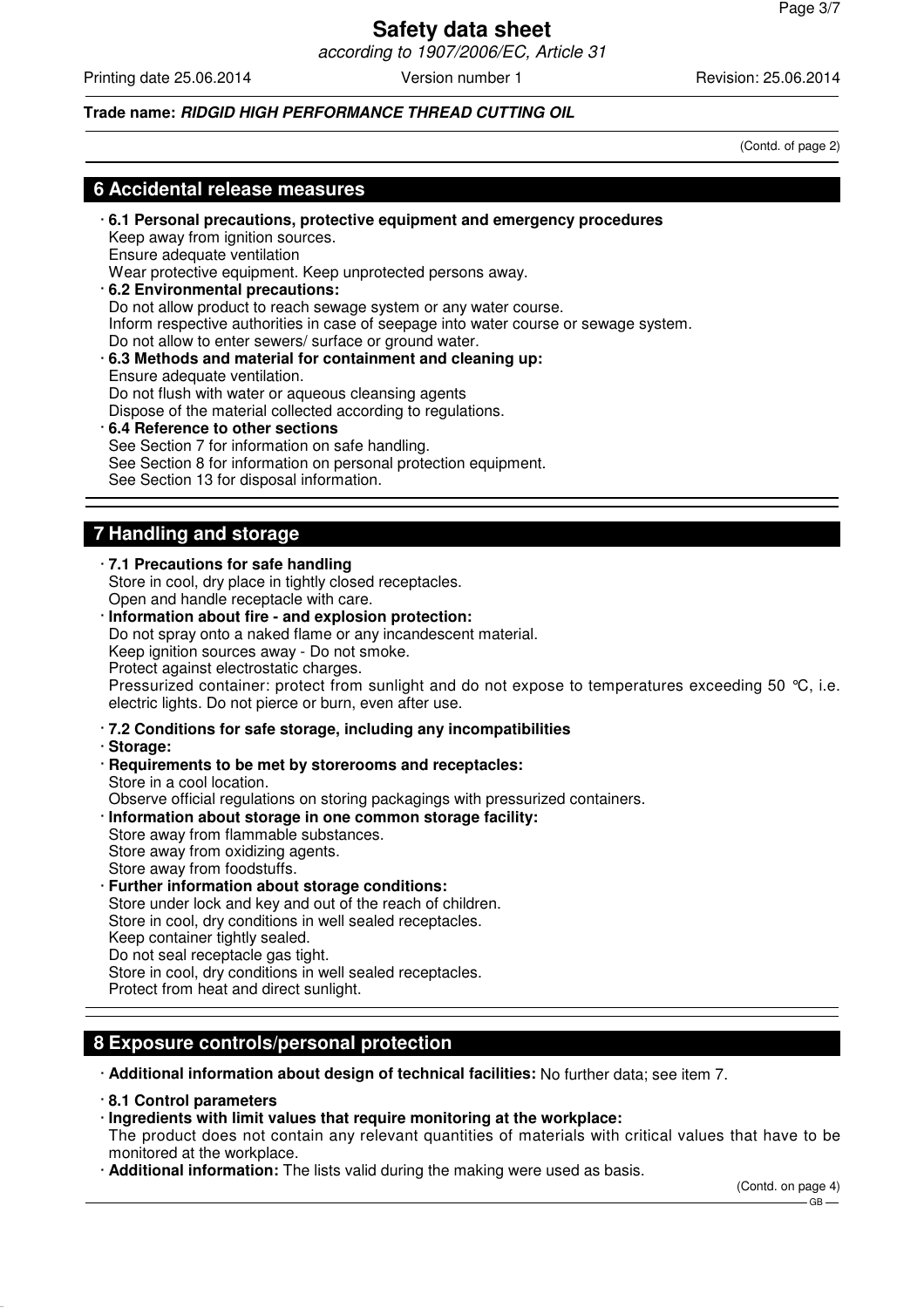according to 1907/2006/EC, Article 31

Printing date 25.06.2014 **Version number 1** Revision: 25.06.2014 **Revision: 25.06.2014** 

#### **Trade name: RIDGID HIGH PERFORMANCE THREAD CUTTING OIL**

· **8.2 Exposure controls**

- · **Personal protective equipment:**
- · **General protective and hygienic measures:**

The usual precautionary measures are to be adhered to when handling chemicals.

Keep away from foodstuffs, beverages and feed.

Wash hands before breaks and at the end of work.

## · **Respiratory protection:**

In case of brief exposure or low pollution use respiratory filter device. In case of intensive or longer exposure use self-contained respiratory protective device.

Use suitable respiratory protective device in case of insufficient ventilation.

· **Protection of hands:** Recommendation: Chemical resistant protective gloves (EN 374)

· **Material of gloves**

The selection of the suitable gloves does not only depend on the material, but also on further marks of quality and varies from manufacturer to manufacturer. As the product is a preparation of several substances, the resistance of the glove material can not be calculated in advance and has therefore to be checked prior to the application.

**Penetration time of glove material** 

The exact break through time has to be found out by the manufacturer of the protective gloves and has to be observed.

· **Eye protection:**



Tightly sealed goggles

Use safety glasses according to EN 166 : 2001.

| 9 Physical and chemical properties                                                                  |                                                                                                 |  |  |
|-----------------------------------------------------------------------------------------------------|-------------------------------------------------------------------------------------------------|--|--|
| 9.1 Information on basic physical and chemical properties<br>· General Information<br>· Appearance: |                                                                                                 |  |  |
| Form:                                                                                               | Aerosol                                                                                         |  |  |
| Colour:                                                                                             | <b>Brown</b>                                                                                    |  |  |
| · Odour:                                                                                            | Characteristic                                                                                  |  |  |
| <b>Odour threshold:</b>                                                                             | Not determined.                                                                                 |  |  |
| · pH-value:                                                                                         | Not determined.                                                                                 |  |  |
| Change in condition<br><b>Melting point/Melting range:</b><br><b>Boiling point/Boiling range:</b>   | Undetermined.<br>$-44$ °C                                                                       |  |  |
| · Flash point:                                                                                      | $-60$ °C                                                                                        |  |  |
| · Flammability (solid, gaseous):                                                                    | Not applicable.                                                                                 |  |  |
| · Ignition temperature:                                                                             | 287 ℃                                                                                           |  |  |
| · Decomposition temperature:                                                                        | Not determined.                                                                                 |  |  |
| · Self-igniting:                                                                                    | Product is not selfigniting.                                                                    |  |  |
| Danger of explosion:                                                                                | Product is not explosive. However, formation of explosive air/<br>vapour mixtures are possible. |  |  |
| · Explosion limits:                                                                                 |                                                                                                 |  |  |
| Lower:                                                                                              | $0.9$ Vol %                                                                                     |  |  |
| Upper:                                                                                              | 9.5 Vol %                                                                                       |  |  |
| $\cdot$ Vapour pressure at 20 $\degree$ C:                                                          | $0.1$ hPa                                                                                       |  |  |
|                                                                                                     | (Contd. on page 5)                                                                              |  |  |

GB-

(Contd. of page 3)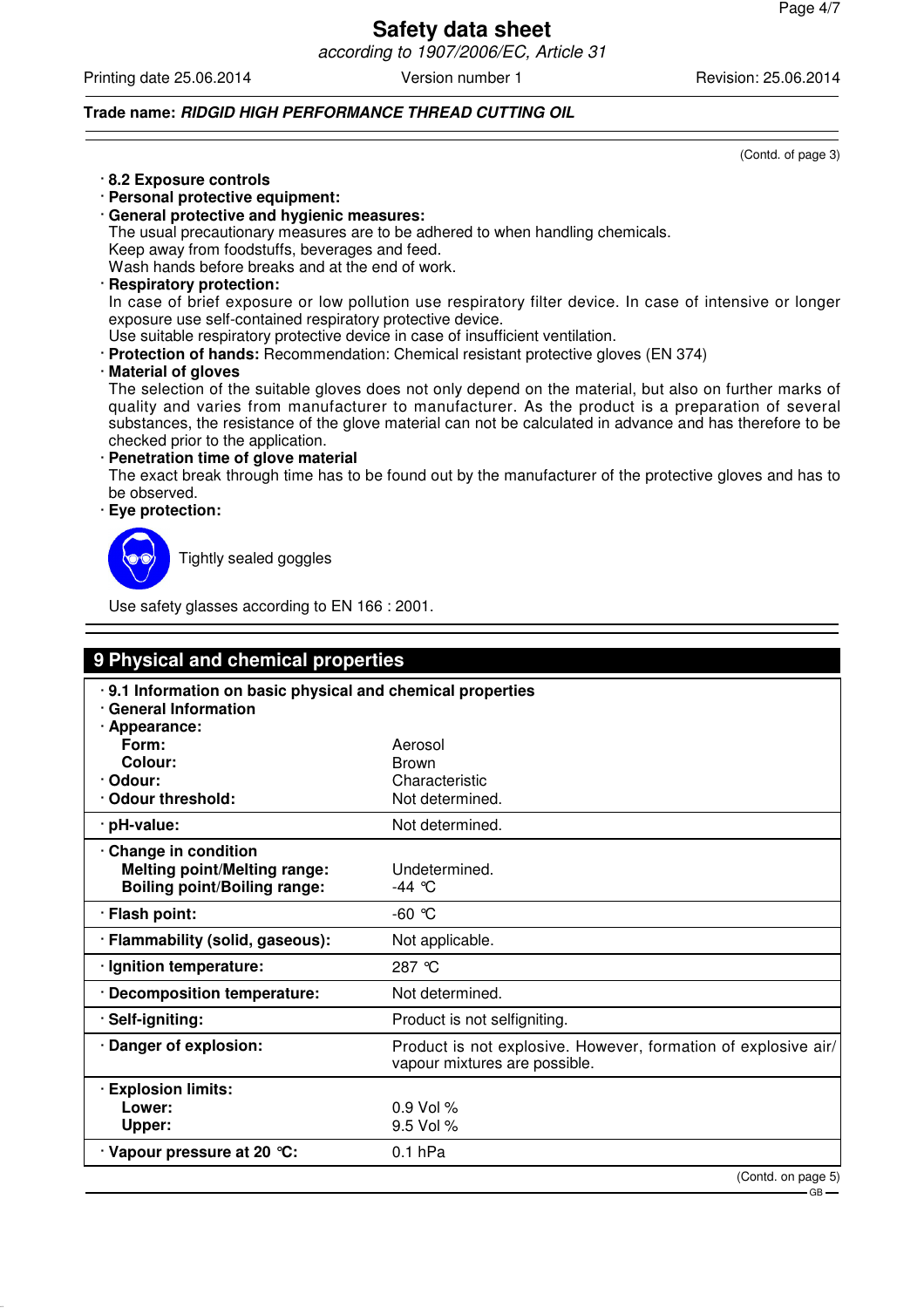# **Safety data sheet** according to 1907/2006/EC, Article 31

Printing date 25.06.2014 **Version number 1** Revision: 25.06.2014 **Revision: 25.06.2014** 

# **Trade name: RIDGID HIGH PERFORMANCE THREAD CUTTING OIL**

|                                                            |                                            | (Contd. of page 4) |
|------------------------------------------------------------|--------------------------------------------|--------------------|
| $\cdot$ Density at 20 $\degree$ C:                         | $0.5$ g/cm <sup>3</sup>                    |                    |
| · Relative density                                         | Not determined.                            |                    |
| · Vapour density                                           | Not determined.                            |                    |
| <b>Evaporation rate</b>                                    | Not applicable.                            |                    |
| · Solubility in / Miscibility with                         |                                            |                    |
| water:                                                     | Not miscible or difficult to mix.          |                    |
| · Partition coefficient (n-octanol/water): Not determined. |                                            |                    |
| · Viscosity:                                               |                                            |                    |
| <b>Dynamic:</b>                                            | Not determined.                            |                    |
| Kinematic:                                                 | Not determined.                            |                    |
| · Solvent content:                                         |                                            |                    |
| <b>Organic solvents:</b>                                   | $0.0\%$                                    |                    |
| · 9.2 Other information                                    | No further relevant information available. |                    |

# **10 Stability and reactivity**

- · **10.1 Reactivity** Reacts with strong oxidants and strong reducing agents under severe heat.
- · **10.2 Chemical stability**
- · **Thermal decomposition / conditions to be avoided:**
- No decomposition if used according to specifications.
- · **10.3 Possibility of hazardous reactions** No dangerous reactions known.
- · **10.4 Conditions to avoid** Temperatures above 50 °C can result in breakage of the container
- · **10.5 Incompatible materials:** No further relevant information available.
- · **10.6 Hazardous decomposition products:**

Emergence of flammable gases / vapors on contact with strong oxidizing agent' s possible.

# **11 Toxicological information**

- · **11.1 Information on toxicological effects**
- · **Acute toxicity:**

# · **LD/LC50 values relevant for classification:**

#### **Zinc dialkyldithiophosphat**

Oral LD50 >15000 mg/kg (rat)

Dermal LD50 4100 mg/kg (rabbit)

## · **Primary irritant effect:**

- · **on the skin:** May cause skin irritation after repeated contact.
- · **on the eye:** May cause slight irritation to the eyes.
- · **Sensitization:** No sensitizing effects known.

# **12 Ecological information**

- · **12.1 Toxicity**
- · **Aquatic toxicity:** No further relevant information available.
- · **12.2 Persistence and degradability** No further relevant information available.
- · **12.3 Bioaccumulative potential** No further relevant information available.
- · **12.4 Mobility in soil** No further relevant information available.
- · **Additional ecological information:**
- · **General notes:**

Water hazard class 2 (German Regulation) (Self-assessment): hazardous for water Do not allow product to reach ground water, water course or sewage system. Danger to drinking water if even small quantities leak into the ground.

(Contd. on page 6)

 $-$  GB -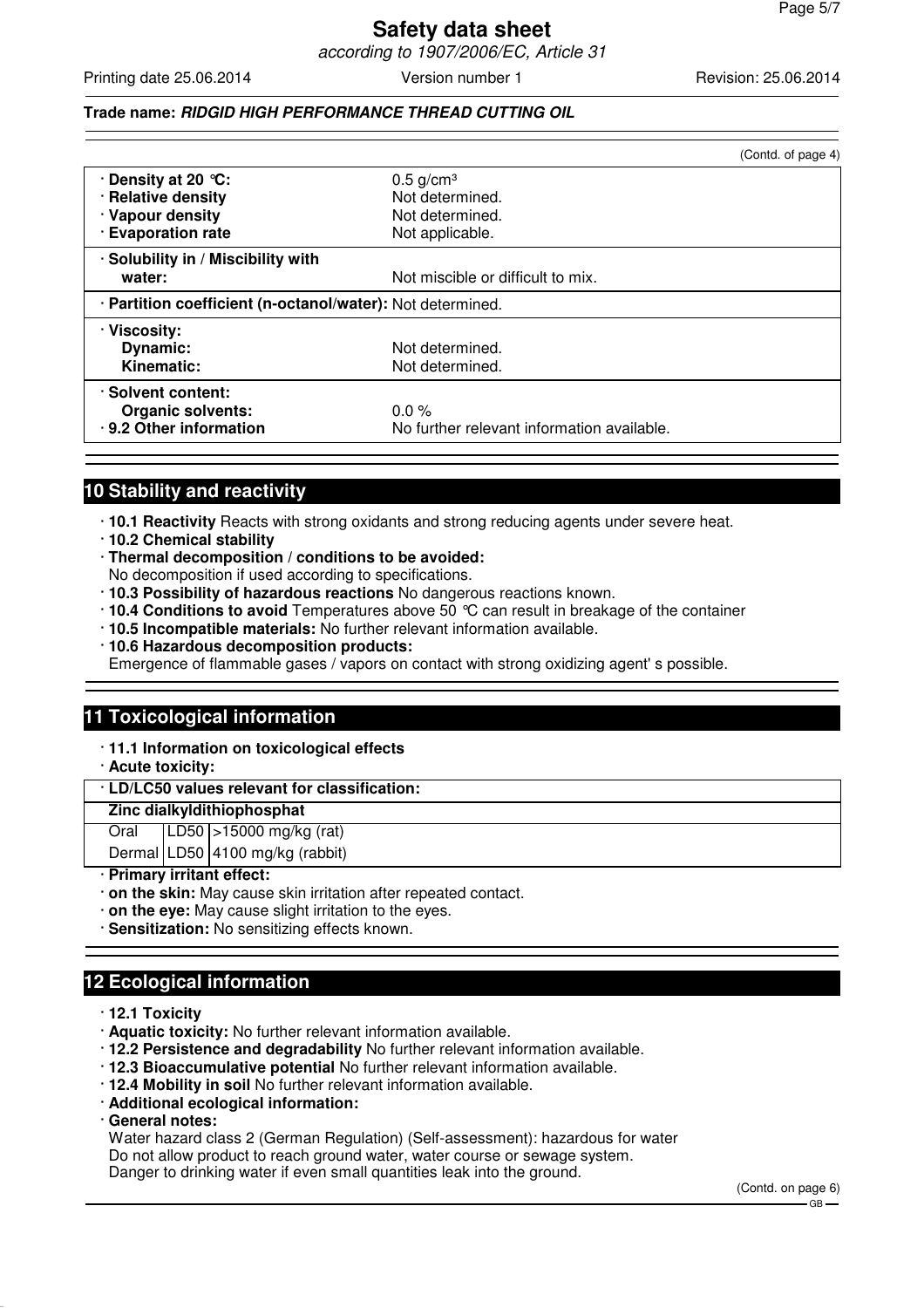according to 1907/2006/EC, Article 31

Printing date 25.06.2014 Version number 1 Revision: 25.06.2014

# **Trade name: RIDGID HIGH PERFORMANCE THREAD CUTTING OIL**

(Contd. of page 5)

- · **12.5 Results of PBT and vPvB assessment**
- · **PBT:** Not applicable.
- · **vPvB:** Not applicable.
- · **12.6 Other adverse effects** No further relevant information available.

# **13 Disposal considerations**

- · **13.1 Waste treatment methods** · **Recommendation** Must not be disposed together with household garbage. Do not allow product to reach sewage system.
- · **Uncleaned packaging:**
- · **Recommendation:** Disposal must be made according to official regulations.

| <b>14 Transport information</b>                                                   |                                                         |
|-----------------------------------------------------------------------------------|---------------------------------------------------------|
| 14.1 UN-Number<br>· ADR, IMDG, IATA                                               | <b>UN1950</b>                                           |
| · 14.2 UN proper shipping name<br>$\cdot$ ADR<br>· IMDG<br>· IATA                 | 1950 AEROSOLS<br><b>AEROSOLS</b><br>AEROSOLS, flammable |
| · 14.3 Transport hazard class(es)<br>$\cdot$ ADR                                  |                                                         |
| · Class<br>· Label                                                                | 2 5F Gases.<br>2.1                                      |
| · IMDG, IATA                                                                      |                                                         |
| · Class<br>· Label                                                                | 2.1<br>2.1                                              |
| · 14.4 Packing group<br>· ADR, IMDG, IATA                                         | Void                                                    |
| · 14.5 Environmental hazards:<br>· Marine pollutant:                              | <b>No</b>                                               |
| · 14.6 Special precautions for user<br>· Danger code (Kemler):<br>· EMS Number:   | Warning: Gases.<br>$F-D, S-U$                           |
| · 14.7 Transport in bulk according to Annex II of<br>MARPOL73/78 and the IBC Code | Not applicable.                                         |
| · Transport/Additional information:                                               |                                                         |
| ∙ADR<br>· Limited quantities (LQ)<br>· Transport category                         | 1L<br>$\overline{c}$                                    |
|                                                                                   | (Contd. on page 7)                                      |

 $-$  GB  $-$